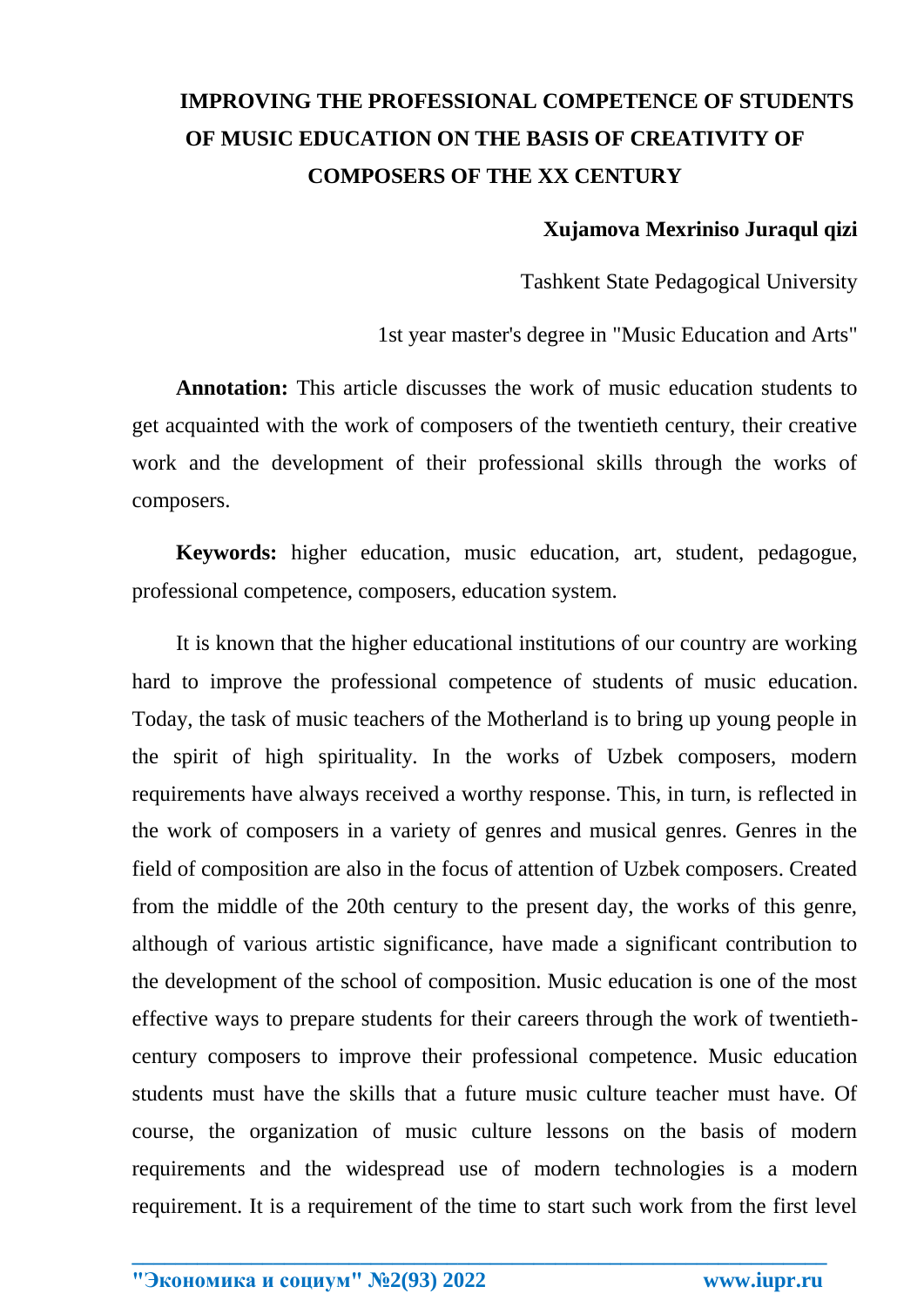educational institutions, if necessary. One of the reasons for this is that while traditional education has so far taught students to acquire only ready-made knowledge, modern technology allows them to find, independently study and analyze the knowledge they have acquired. it even teaches them to draw their own conclusions.

It is said that everyone hears music, but not everyone listens to it. Listening to and perceiving music is a type of musical activity that is nurtured and absorbed from childhood. The level of comprehension in the process of listening to music depends on the general culture of the listener and the level of musical preparation. A complete and deep understanding of a piece of music is also a testament to the skill of the composer and performer.

"We all know that the love of music, art, music culture is formed in our people from childhood, in the family. It is no exaggeration to say that in our country it is difficult to find a person who does not have a dutar, a circle or any other musical instrument at home, and who does not feel the life-giving effects of music in his life. Most importantly, today, the art of music has a greater and stronger impact on the development of our young generation in the spirit of high spirituality than any other art form."

The purpose of studying the works of composers of the twentieth century is to cultivate in students a conscious attitude to musical events and the ability to understand them; to form and develop students' musical outlook and thinking, to direct and enrich their musical and aesthetic tastes, to develop their creative abilities; to prepare students for the practical work of a teacher of music culture.

## **The main tasks of this method have been identified as follows:**

**\_\_\_\_\_\_\_\_\_\_\_\_\_\_\_\_\_\_\_\_\_\_\_\_\_\_\_\_\_\_\_\_\_\_\_\_\_\_\_\_\_\_\_\_\_\_\_\_\_\_\_\_\_\_\_\_\_\_\_\_\_\_\_\_**

- *to cultivate in students a conscious attitude to musical events and the ability to perceive them;*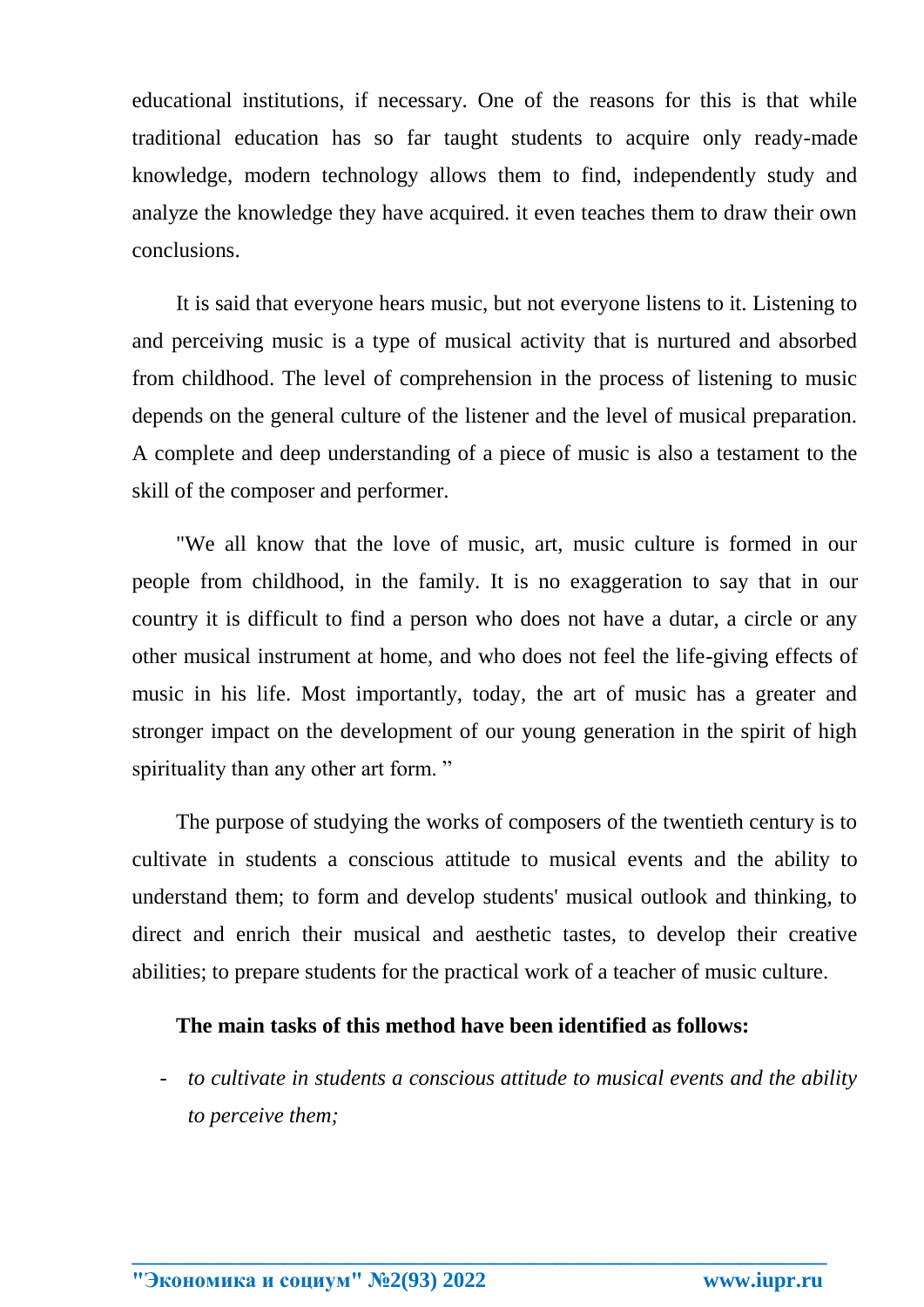- *Formation and development of students' musical outlook, thinking, orientation and enrichment of musical and artistic taste, development of creative abilities;*
- *To acquaint students with the historical process of Uzbek music, its place in the history of mankind, to acquaint them with our national musical values, to give them musical and historical knowledge, to explain the connection between the history of music and the development of society, great figures. and to form in students a sense of national pride, dignity, and respect by knowing the names of musicologists and their discoveries in musicology and their contribution to its development;*
- to inform students about the historical development of music culture, the *main directions, genres and forms, to teach them to understand the means of artistic expression and the content of works of different genres, typical of world classical music, to reflect the professional skills of each composer. to illuminate the properties of the stimulus.*

Students of music education develop their professional skills through a creative approach to the lessons of music culture, musicologists and composers of the twentieth century, teaching and studying their work. requires the effective use of new modern methods and tools. One of the main directions of Uzbek composition is symphonic music.

The genre of twentieth-century Uzbek composers is very diverse. By studying the works of composers, professional competence is formed and gradually improved. The use of information technology in music education in the professional activities of future music teachers, ie students in music education, provides practical assistance in solving the following music and pedagogical problems.

It is also important for a music teacher to engage students in knowledge by creatively organizing lessons using non-traditional teaching methods. At the same time, the use of non-traditional integrated forms of lessons, such as "lesson-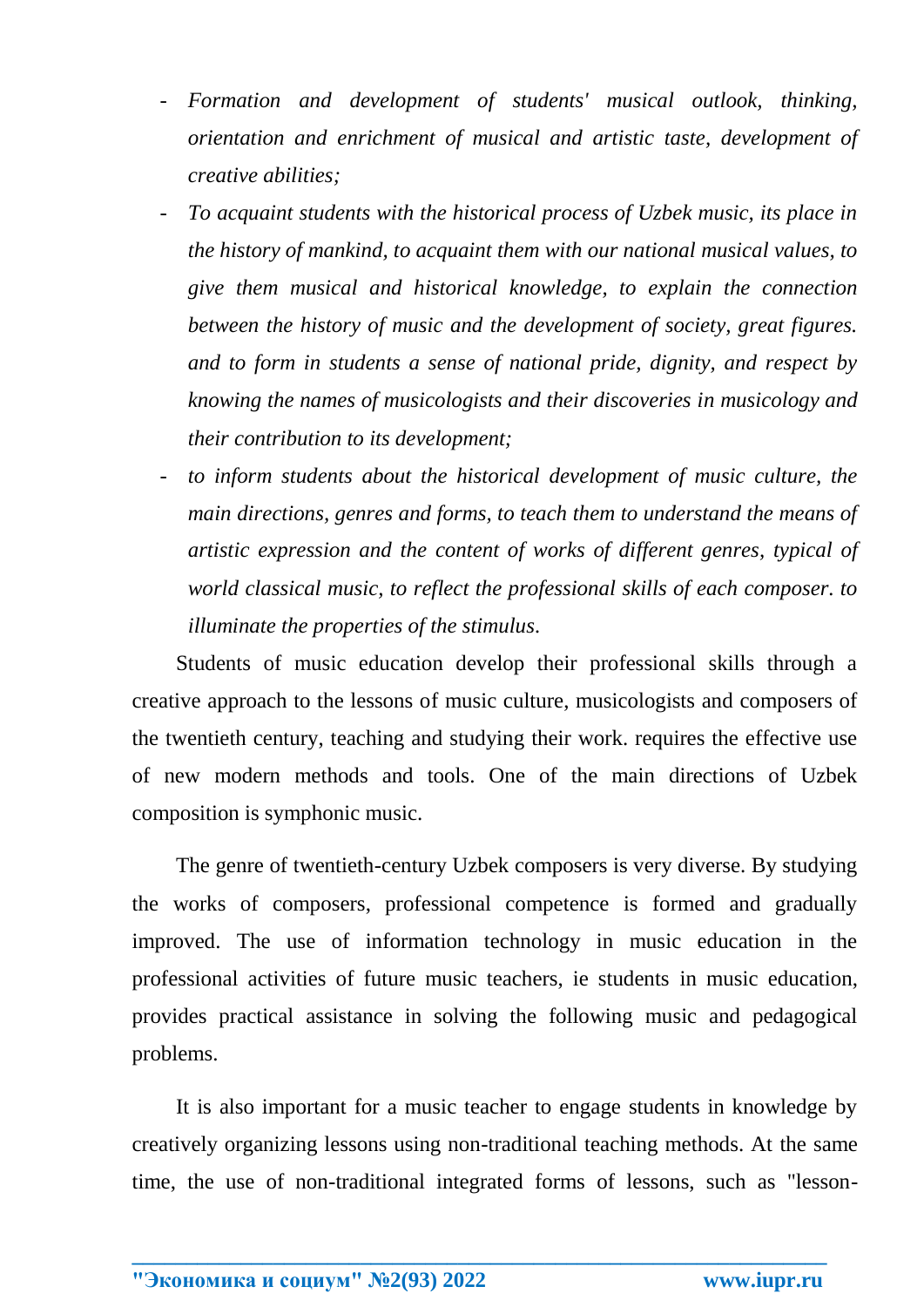concert", "lesson discussion" in the learning process, develops students' musical abilities, expands their horizons and worldview. In such classes, the child feels free. In this lesson, the teacher not only describes the topic directly, but also organizes a variety of teaching activities. From exhibitions and pictures related to the content of the course (music literacy tables, a poster with the music and text of the song being studied, art pictures and song collections depicting a song or a musical image, o ' it is advisable to use as much as possible). From the psychological point of view of music culture lessons, the effective implementation of the main task and a number of goals of the lesson requires physical, creative work, serious strength, emotional and willpower from the music teacher. Practice shows that not all music teachers have the same understanding of the educational work in the school, the goals and objectives of the lessons. In fact, it is important for the teacher to focus on the student's perceptive personality, attentional activity, the didactic side of the lesson, the student's level of knowledge satisfaction, the choice of music teaching methods and optimal methods, and so on.

## **Foydalanilgan adabiyotlar:**

- 1. Karimov I.A. Yuksak ma'naviyat yengilmas kuch. T., Ma'naviyat, 2008.
- 2. T.Ismailov; "THE IMPORTANCE OF RUSSIAN CLASSICAL COMPOSERS IN CLASSES OF MUSIC CULTURE" "Экономика и социум" №1(80) 2021;
- 3. T.Ismailov; "CHARACTERISTICS OF KHOREZM DOSTON ART" "Экономика и социум" №3(82) 2021;
- 4. Асафьев Б. В. Музыкальная форма как процесс. Л.: Госуд. муз. изд., 1971г.
- 5. T.Kh.Ismailov; "Musical currents and the formation of Russian classical music" "Вестник магистратуры" 2021. №5 (116);
- 6. ISMAILOV TOHIRJON XUSHNUDBEK O'G'LI; "MUSIQA MADANIYATI DARSLARIDA RUS KOMPOZITORLARI IJODI ORQALI